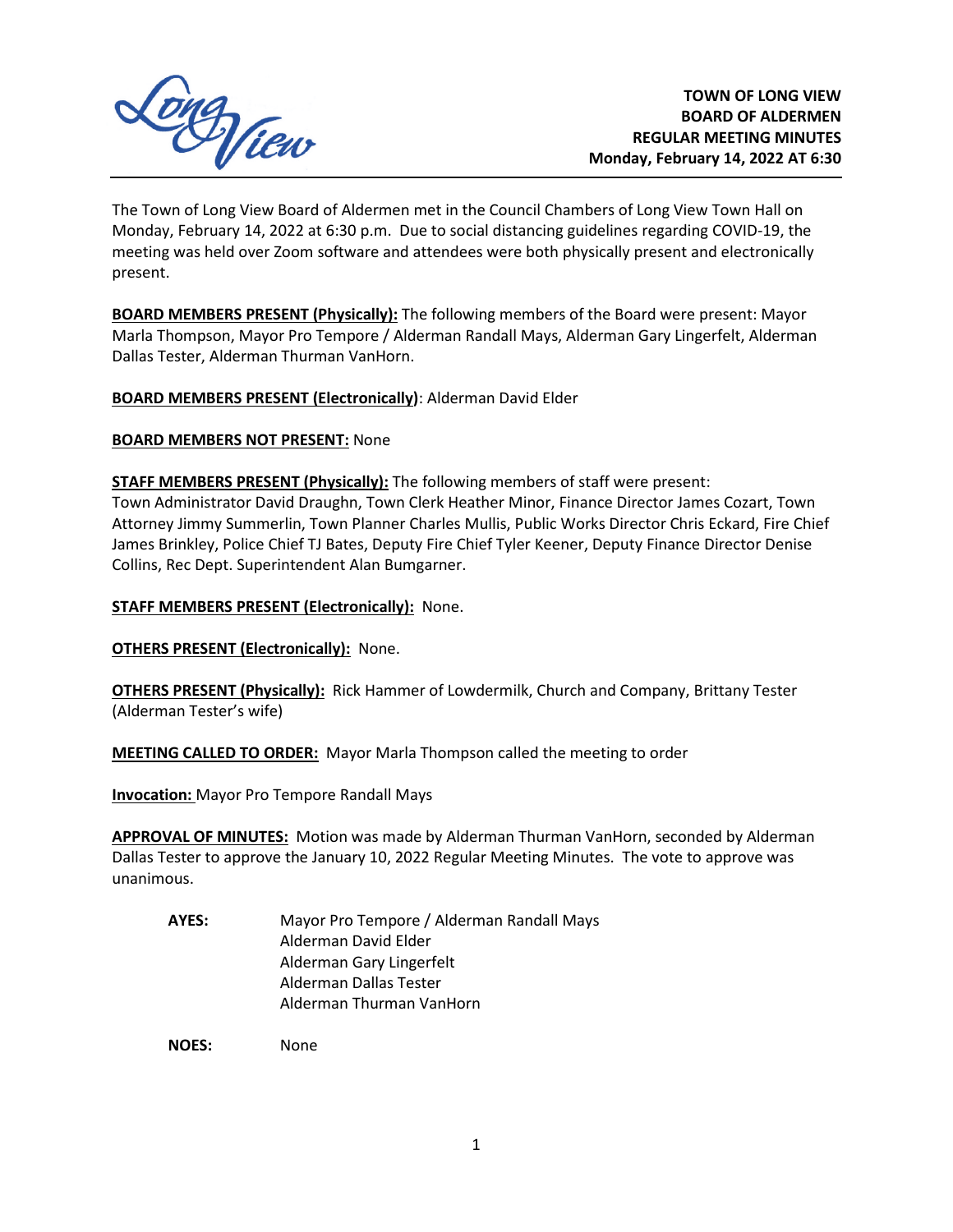#### **AGENDA ITEMS\_\_\_\_\_\_\_\_\_\_\_\_\_\_\_\_\_\_\_\_\_\_\_\_\_\_\_\_\_\_\_\_\_\_\_\_\_\_\_\_\_\_\_\_\_\_\_\_\_\_\_\_\_\_\_\_\_\_\_\_\_\_\_\_\_**

## **Audit Report- Rick Hammer of Lowdermilk, Church and Company**

Mr. Hammer was presenting the 6/30/2021 audit. Mr. Hammer stated that the audit was submitted to the Local Government Commission in a timely manner and there were no issues. The audit was approved by the Local Government Commission without any changes needing to be made. Mr. Hammer stated that Lowdermilk, Church and Company issued an unmodified opinion report. Everything in the audit was fairly stated, there were not any material misstatements and this report is required to be submitted to the Local Government Commission (LGC). Mr. Hammer stated that he also performed a "yellow book audit" this year due to our funding being more than \$100,000, as far as state and federal grants go. Based on this amount, Mr. Hammer stated that a single audit was not warranted. The yellow book audit report is in the back of the audit booklet. The only finding by Lowdermilk, Church and Company was the segregation of duties, which has been on the report for a few years, which is not a big finding regarding the Local Government Commission. He stated that we had already responded to that finding and LGC has accepted our response. Mr. Hammer then explained the audit highlight sheet and covered each item, beginning with our General Fund. We showed an increase from prior year in the following: Cash and Investments \$390,632, Total Assets \$380,620, Fund Balance \$381,262, Total Revenue \$62,458, Revenues over expenditures \$167,427, Ad Valorem taxes collected current year levy \$1,721,774, Percent of Taxes collected 97.55% (.65% more than 2020). We showed a decrease from prior year in the following: Total Expenditures \$104,969, Proceeds from long term debt \$152,377, Investment income \$22,028. Mr. Hammer then explained the Utility Funds. We showed an increase from prior year in the following: Cash and Investments \$321, 918, Current Assets \$399, 110, Total Assets \$59,558, Operating revenue \$97,110, Operating expenses- \$70,910, Operating income (loss) \$26,200, Nonoperating income (expenses) \$81,767, Change in net position \$8,557, Accounts Receivables \$9,183. Mr. Hammer emphasized that based off the schedule on the back of the audit on the back of the report, our revenues exceeded our expenditures by approximately \$390,000 on a budget basis. Lastly, Mr. Hammer reviewed All Funds. Our Cash and investments and restricted cash increased by \$712,550 and our Net Position increased by \$71,793 last year for an ending net position of \$13,204,839. Mr. Hammer gave the opportunity for questions. Mayor Thompson asked if there were any questions from the board. There were none. Mr. Hammer thanked the board for the opportunity to work with us.

After his presentation, he left the meeting.

# **Finance Department- Finance Director James Cozart**

a. **Approval of 2022-2023 Audit Contract**- Finance Director Cozart presented the 2022-2023 fiscal year audit contract from Lowdermilk, Church and Company. Finance Director Cozart stated that the total cost for the audit is \$19,730.00 which was a \$350 increase from 2020-2021 Audit. Mayor Thompson asked if there were any questions. There were none. Alderman VanHorn made a motion to approve the contract by Lowdermilk, Church and Company to perform the annual audit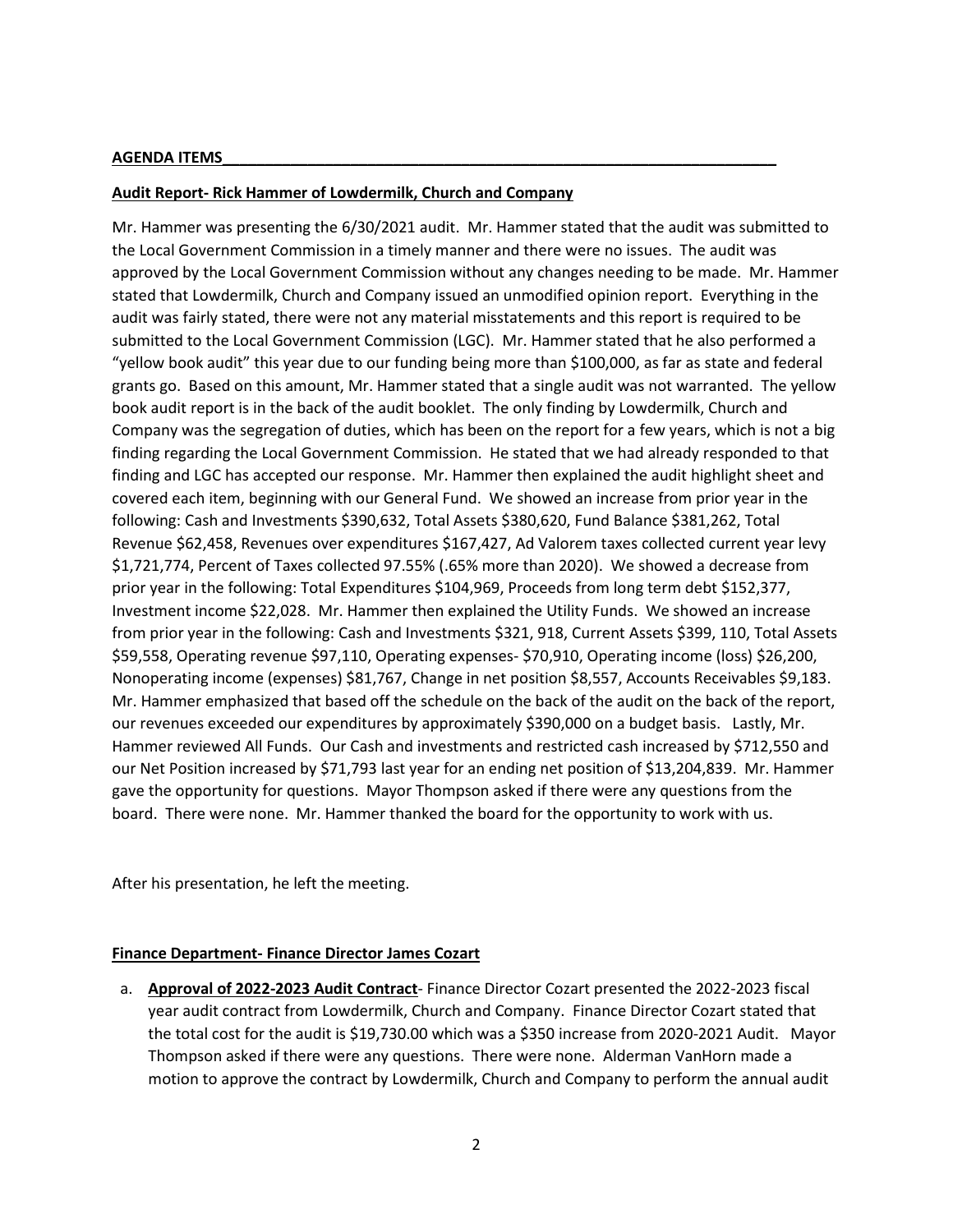for the 2022-2023 fiscal year. Alderman Lingerfelt seconded the motion. The approval of the audit for next year was voted on unanimously.

**AYES:** Mayor Pro Tempore / Alderman Randall Mays Alderman David Elder Alderman Gary Lingerfelt Alderman Thurman VanHorn Alderman Dallas Tester **NOES:** None

b. **Budget Ordinance Amendment No. 13 Ordinance No. 02-21-22-** Finance Director Cozart brought budget ordinance amendment number 13 of ordinance number 02-21-22 the attention of the board to vote to amend the following line items: Police Department, Public Works and Sewer Department to adjust the expense side of the budget to purchase the items previously approved by the board such as: the police department truck, body cameras and tasers and the altitude valve. Finance Director Cozart also mentioned that originally a service truck for the Utility Department was going to be purchased, however, the truck is no longer available to be purchased. Finance Director Cozart requested that with the board's approval, \$69,718 (previously set aside for Utility Department) be applied towards the purchase of a sewer camera for the sewer department. Mayor Thompson asked Public Works director Chris Eckard if this was like the camera he had previously used at her house, Public Works Director Eckard confirmed it was. Finance Director Cozart stated that BB & T has already approved this purchase with the current loan that we have because it is still equipment. Mayor Pro Tempore Randall Mays asked how much the camera is going to cost. Public Works Director Eckard stated that the rough estimate for the newest camera system available is \$97,000. He stated that the new system has a lot of features that were suggested by people who work in the public works industry. Alderman Dallas Tester asked what the camera's life expectancy was. Public Works Director Eckard stated that he wouldn't try to guess that. He stated that if it's properly taken care of, the camera can last for the life of it. He also stated that it's electrical and mechanical so those things can also break at any time. Alderman Lingerfelt asked if this new system would go up the line better. Public Works Director Eckard stated that the new system is automatic and can adjust itself to stay above the water line, it has an automatic windshield wiper to clean itself off, the tractor portion of the system has been upgraded with large tires that can climb up large drain/sewage pipes so that the tractor can get better traction. Public Works Director Eckard also stated that the unit is ran off a video game controller. He stated that this unit would consist of two monitors, x-box controller, the tractor and the reel. He stated that this unit does a lot of things that our current set up does not do. Alderman Randall Mays asked how we would make up the difference in the price we are moving from the Utility Fund to the Sewer Fund. Finance Director Cozart stated that the difference would have to come from the remaining public works budget. Finance Director Cozart is also going to check the Powell Bill and see if we can use Powell Bill Funds to pay for the remaining balance because the camera can also be used for drainpipes. Town Administrator David Draughn stated that the current system we us was purchased in 2009 for \$70,000, best he could recall. He stated that these systems do not last overly long due to what they're used for and we cannot be without one. He stated if we keep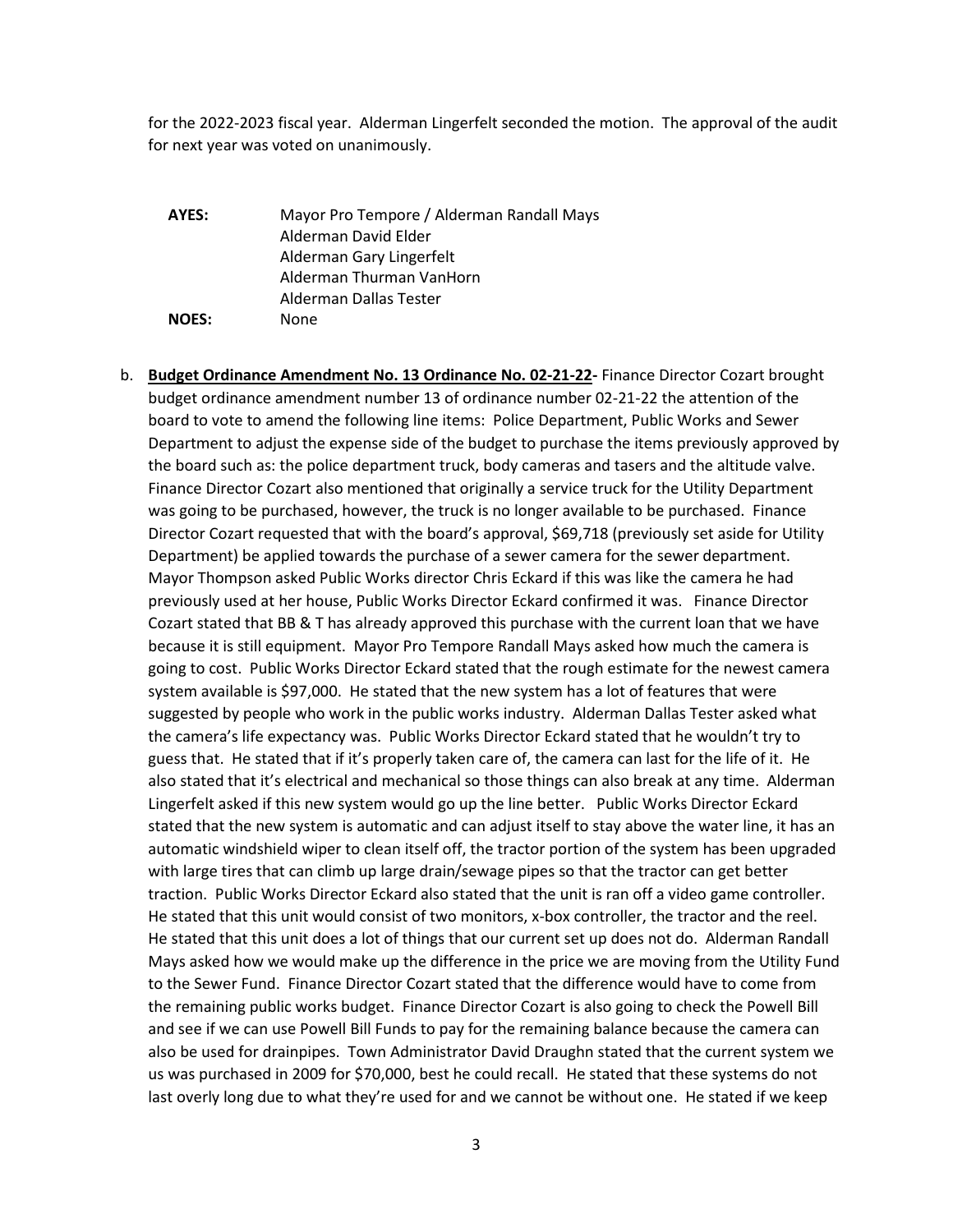what we have, the tractor will need to be rebuilt and that would be approximately \$30,000-\$40,000. Finance Director Cozart stated that if we cannot use Powell Bill Funds, the utility department does have funds available to be used. We would have to transfer the funds from the utility department to the sewer department for the difference. Town Manager Draughn stated that a request for this was going to be made in the budget for a new one, but they were going to try to get a new system this way. Mayor Thompson asked if there were any other questions. There were none. Mayor Thompson asked if we had a motion. Alderman Dallas Tester made a motion to amend Ordinance number 02-21-22. This motion was seconded by Alderman Thurman VanHorn. The motion was then voted in favor of unanimously.

| AYES:        | Mayor Pro Tempore / Alderman Randall Mays |
|--------------|-------------------------------------------|
|              | Alderman David Elder                      |
|              | Alderman Gary Lingerfelt                  |
|              | Alderman Thurman VanHorn                  |
|              | Alderman Dallas Tester                    |
| <b>NOES:</b> | None                                      |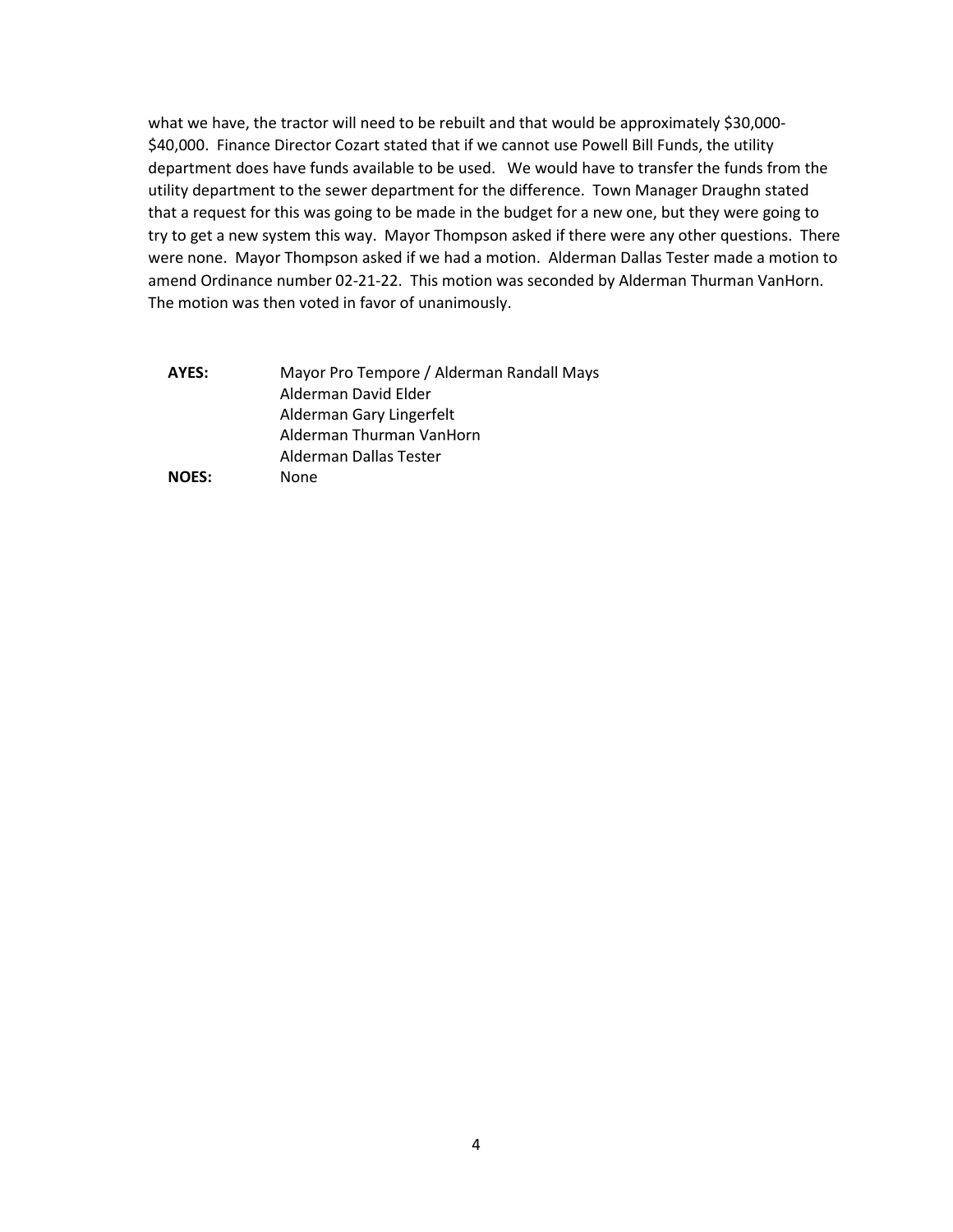### **Withdrawal of Rezoning Application- Town Planner Charles Mullis**

Town Planner Charles Mullis stated that the applicant who submitted Rezoning Map Amendment No. 10-21 has withdrawn their application. The initial request was to rezone the Burke County parcel identified by PIN# 2782-98-4709 from the R-2 (single family) Residential Zoning District to the R-5 (multifamily) Residential Zoning District. This land is located on the corner of Main Avenue NW and 34<sup>th</sup> Street NW. Town Planner Mullis stated he received the withdrawal email on 01/19/2022 requesting to withdrawal the application. Town Planner Mullis stated that he moves that the Board of Aldermen accept the withdrawal of Rezoning Map Amendment No. 10-21 as requested by the applicant. Mayor Thompson asked if there were any questions. Alderman Dallas Tester asked if the applicant had stated any other intentions at this time. Town Planner Mullis stated the applicant thought they may be able to do a Zoning Text Amendment and are currently looking into that option. Town Planner Mullis stated that he didn't know if that was possible or not. He stated they have not submitted anything else to his office. Mayor Thompson asked if there were any additional questions. No additional questions were asked. Mayor Thompson called for a motion. Alderman Thurman VanHorn called for a motion. The motion was seconded by Alderman David Elder. The motion carried unanimously.

**AYES:** Mayor Pro Tempore / Alderman Randall Mays Alderman David Elder Alderman Gary Lingerfelt Alderman Thurman VanHorn Alderman Dallas Tester **NOES:** None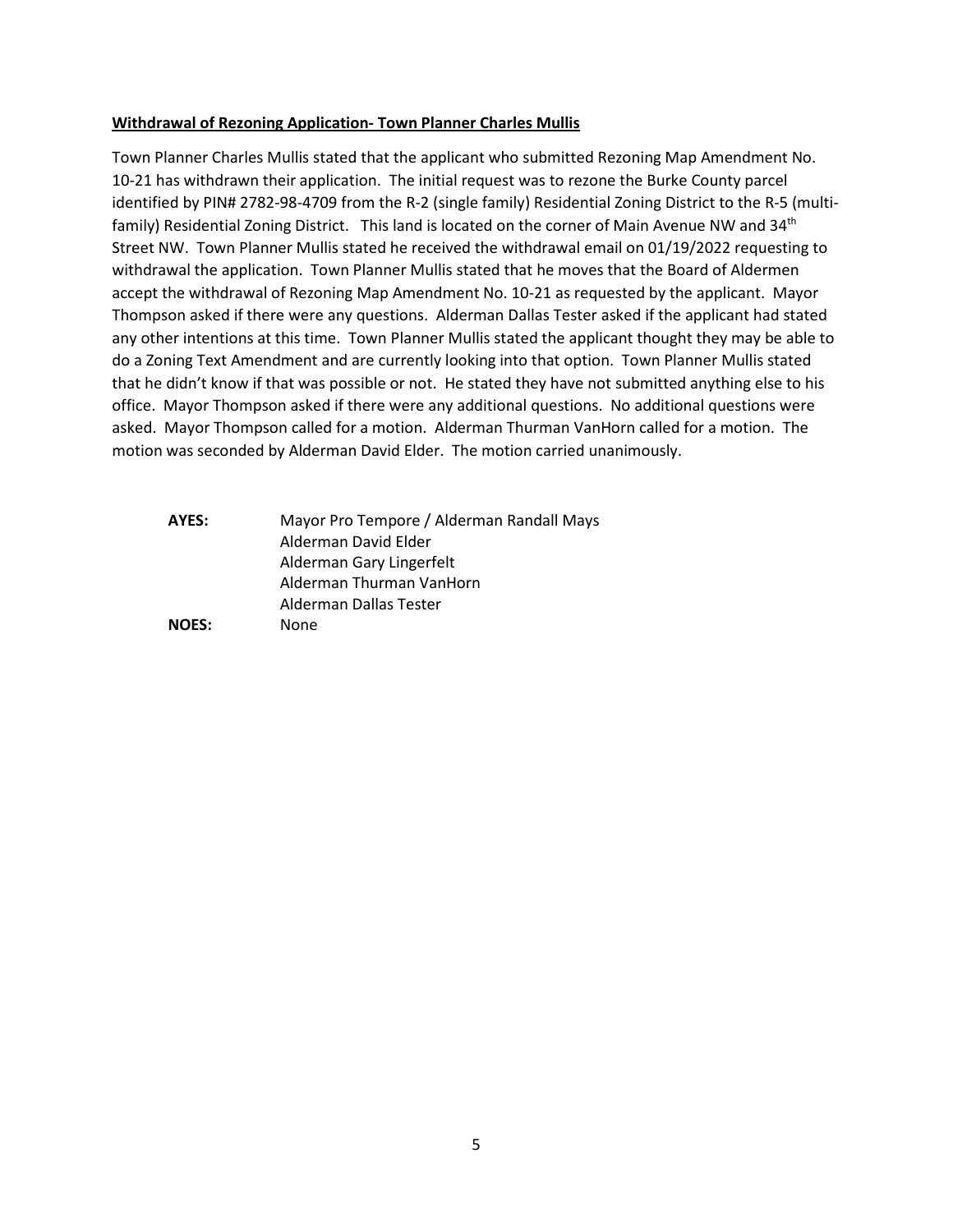#### **Sale of Town Owned Real Property- Town Administrator David Draughn**

Town Administrator Draughn stated that with the real estate market the way that it is, now would be a good time to try to sell the property that we had previously attempted to sell. This property is 800 28<sup>th</sup> St. SW Hickory, NC 28602. He stated that no offers were received last time. He stated that the property is zoned R-4 and could have some residential development. Town Administrator then turned the floor over to Town Attorney Jimmy Summerlin to explain the process and next steps we would like to take should the board approve of the selling of this property. Town Attorney Summerlin stated that the town has several options on selling real property. He stated that last time we advertised the property to accept sealed bids. Town Attorney Summerlin stated that we did not receive any bids for the property previously. He stated that we could try that method again, but the other option seems to be better at this time. That option is to place the land for sale by negotiated offer, advertisement and upset bid process. Town Attorney Summerlin stated that we would place the property for sale, negotiate with anyone wanting to make an offer on the property. Once an actual offer is made and accepted, the property can then be advertised for upset bid. Every time an upset bid is placed, the property would be advertised again. When there are no longer any upset bids, the last bid becomes the contract for the property. Town Attorney Summerlin stated there is always the option of selling via public auction, however, this usually doesn't benefit the town as much as a negotiated offer would. Town Attorney Summerlin stated that he can answer any questions that there may be. Mayor Thompson asked if this was the property that is right behind Catherine's Cheese House, which was confirmed that it is. Town Administrator Draughn stated that the tax value on the property is \$31,600 which is what he would recommend be the minimum offer accepted. Town Attorney Summerlin stated that we do not have to set a minimum bid, but we could if we wanted to. Town Administrator Draughn stated that he would recommend that we do set a minimum at the listed tax value. Mayor Thompson asked if there were any other questions. Alderman Randall Mays asked if we list the property for sale, do we list the price of the property and if so, what is the price? Town Attorney Summerlin stated that we can list a price or just state that it is for sale. He stated that the main take away is going through the upset bid process after an offer is made until we get a contract on the property. Alderman Gary Lingerfelt asked if there was a time frame on the upset bid. Town Attorney Summerlin stated that he believes the time frame is 10 days from the date of publication. Mayor Thompson asked again if there were any other questions. There were not. Mayor Thompson asked if there was a motion. A motion to sell the property of 800 28<sup>th</sup> St. SW was made by Alderman Thurman VanHorn. The motion was seconded by Alderman Gary Lingerfelt. The vote was unanimous.

**AYES:** Mayor Pro Tempore / Alderman Randall Mays Alderman David Elder Alderman Gary Lingerfelt Alderman Thurman VanHorn Alderman Dallas Tester **NOES:** None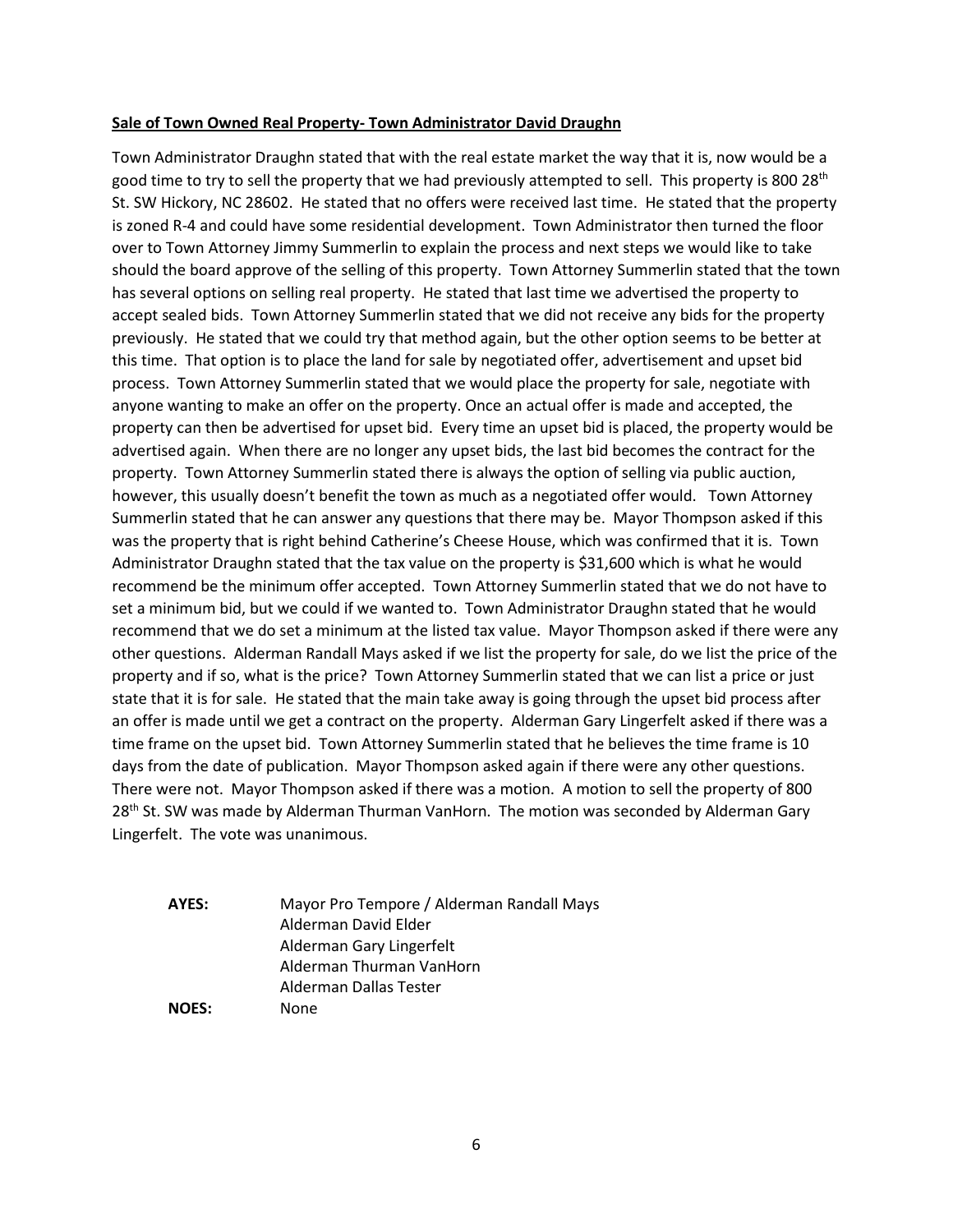# **Motion for Public Hearing for Ordinance Amendment- Town Clerk Heather Minor**

Clerk Minor stated that she and police Chief Bates worked together to draft an amendment to Town Ordinance 130.35, Firearms. Town Clerk Minor stated that they would like to respectfully request that a public hearing be held at the next regularly scheduled meeting on March 14, 2022 to comply with NC GS 160D-601(a) to present the amendment for public comment and to consider adopting the drafted amendment as presented. Mayor Thompson asked if there were any questions. There were none. The motion to call for the public hearing was made by Alderman Randall Mays and was seconded by Alderman Thurman VanHorn. The vote was unanimous.

| AYES:        | Mayor Pro Tempore / Alderman Randall Mays |
|--------------|-------------------------------------------|
|              | Alderman David Elder                      |
|              | Alderman Gary Lingerfelt                  |
|              | Alderman Thurman VanHorn                  |
|              | Alderman Dallas Tester                    |
| <b>NOES:</b> | None                                      |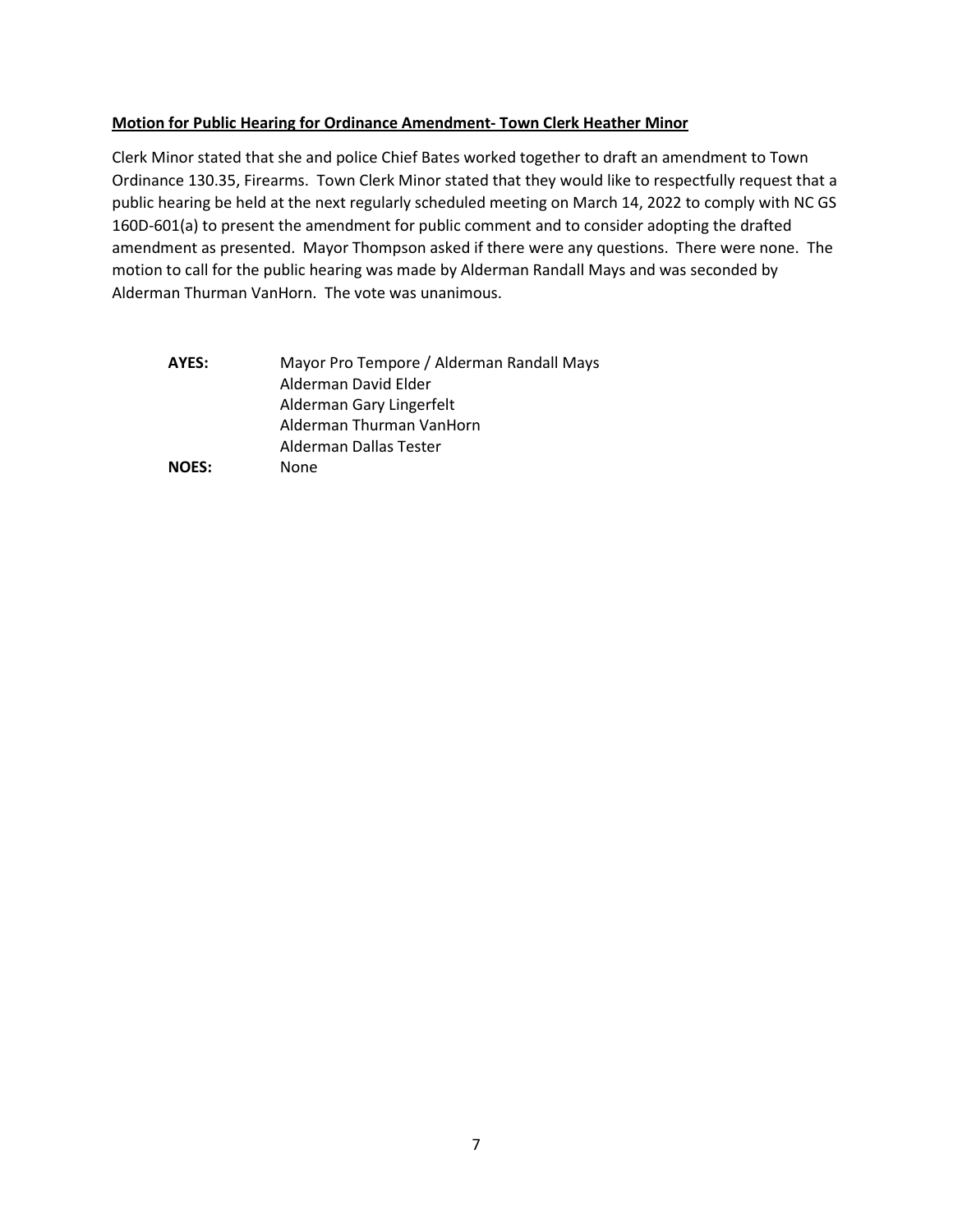### **Administrator's Report—Town Administrator David Draughn**

**a. Request for Qualifications for Engineering Services**- Town Administrator Draughn stated that this was for the Sweet Bay Project previously discussed regarding water and sewer lines. Town Administrator stated that we would be using the American Rescue Plan Act funds and the \$250,000 received through the state budget. He stated we are attempting to get an additional \$250,000 from the state, however we have enough funds for the project should we not receive any additional funds. Town Administrator Draughn stated that part of the process is to send out the RFQ for Engineering Services. Town Administrator Draughn stated that we are allowed to pick the Engineering firm based on a familiarity, etc. He stated that when he receives them back in a few weeks, he will present the contract at the next meeting to be presented for adoption. Following the approval of engineering services, will be engineering design and permitting. Once the permitting is complete, we hope to have this project bid and construction commencing by late summer.

# **b. 2022 Municipal Elections**

Town Administrator Draughn stated that candidate filing will resume Thursday, February 24, 2022 and end Friday, March 4, 2022. The elections will still be held on Tuesday, May 17, 2022. Town Administrator Draughn stated that candidates that have already filed do not have to file again. Town Administrator Draughn stated that the new district maps have been published.

Town Administrator Draughn thanked Finance Director Cozart and Deputy Finance Director Denise Collins for all their hard work with the audit. He stated he was very pleased with the audit, as well as thank you to the department heads for their contribution. Mayor Marla Thompson asked if anyone had any questions.